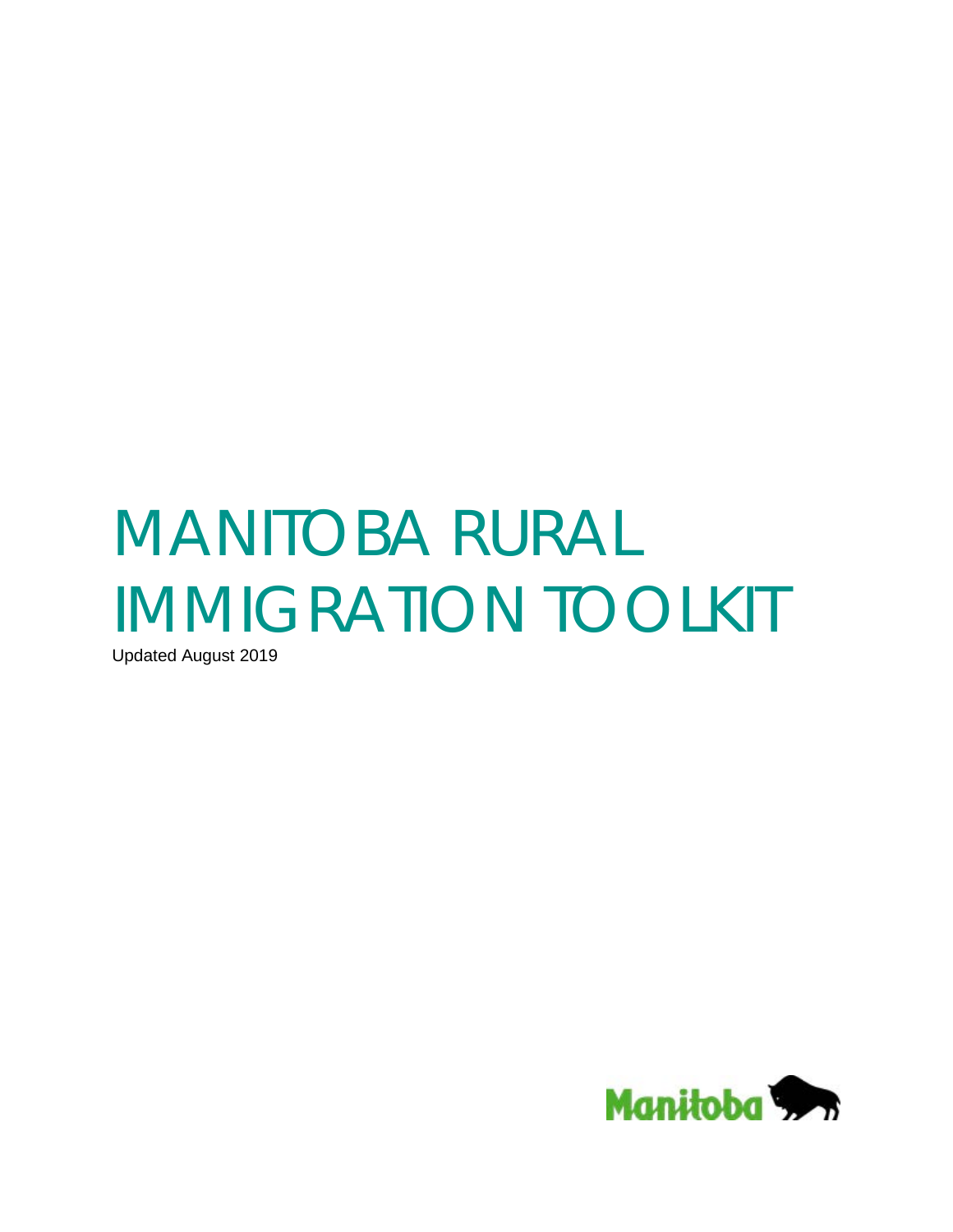## Why communities choose immigration as a growth strategy

- Many rural areas and smaller centres in Canada have experienced depopulation and a shift of population toward larger urban centres. As a result, communities are looking for ways to reverse this trend to help ensure a vibrant future by exploring economic growth strategies. Immigration is one economic growth strategy that has been used successfully by some communities.
- Manitoba's Economic Growth Action Plan identifies the importance of international immigration as a successful tool in bridging labour market gaps in Manitoba. As a growth strategy, immigration will have a major impact on your community; however, it is only one component. You may also consider other economic strategies such as local retraining, indigenous recruitment, inter-provincial migration and business recruitment, in order to ensure a balanced approach that complements your current population base and community assets.

#### Where immigrants are settling in Canada

- Canada's *Immigration and Refugee Protection Act* identifies who may apply to immigrate to Canada under one of three immigrant categories: Family Class, Economic Class and Humanitarian Class. Immigration, Refugees and Citizenship Canada (IRCC) plans annual immigration levels in consultation with provinces and territories. Manitoba works closely with federal partners, communities, businesses, service providers and other stakeholders to support a balanced approach to immigration through all categories.
- In 2017, approximately 57% of immigrants arrived in three major cities in Canada: Toronto, Montreal and Vancouver. Canada's Federal, Provincial and Territorial immigration ministers are exploring opportunities to spread the benefits of immigration more evenly across Canada, including to smaller and remote communities and regions.

#### How immigrants come to Manitoba

- Immigration is a shared responsibility of the governments of Canada and Manitoba. Through the Canada-Manitoba Immigration Agreement (CMIA), Manitoba has negotiated an active role in immigrant recruitment and selection through the Manitoba Provincial Nominee Program (MPNP) to reflect Manitoba's priorities including addressing regional economic and labour market needs.
- The MPNP nominates skilled workers and entrepreneurs who have the training, skills and experience to meet in-demand employment opportunities or invest in value-added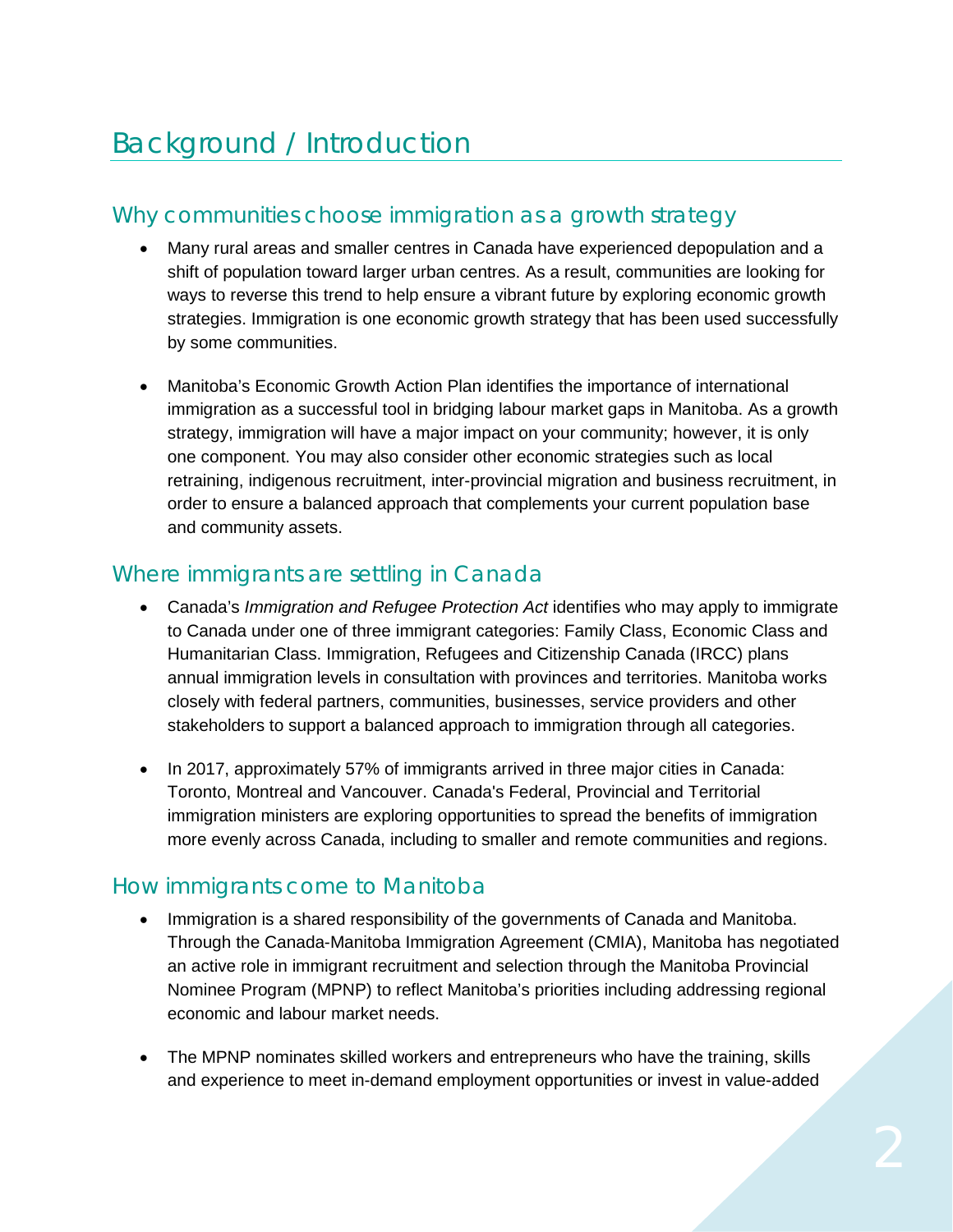businesses in Manitoba. The program takes into consideration other factors including age, work experience and language requirements in English or French.

- In 2017, over 64% of Manitoba's immigrants came through the MPNP and accounted for over 93.7% of Manitoba's total Economic Class landings. As a significant component of the Economic Class, the MPNP provides smaller communities with the flexibility to respond to local needs and strengthen opportunities for economic growth.
- Employers play a critical role in MB's growth strategy by articulating their labour market needs and working with their communities and the MPNP in attracting foreign talent and investment. Their continued involvement in the front end of the recruitment process demonstrates ongoing need for immigration.

#### **Resources**

- [Manitoba Growing Through Immigration](https://www.immigratemanitoba.com/)
- [Manitoba Immigration Data Portal](https://www.immigratemanitoba.com/data-portal/)
- [Manitoba's Economic Growth Action Plan](https://www.gov.mb.ca/jec/egap/index.html.)
- [Manitoba Immigration Facts Report 2016](https://www.immigratemanitoba.com/facts-report-2016/)
- [Manitoba Immigration, Employer Supports](https://www.immigratemanitoba.com/information-for-employers/)
- [Government of Canada Open Government Portal](https://open.canada.ca/data/en/dataset?_organization_limit=0&organization=cic)
- [Annual Report to Parliament on Immigration 2018](https://www.canada.ca/content/dam/ircc/migration/ircc/english/pdf/pub/annual-report-2018.pdf)
- [Immigration Strategies for Rural Communities](https://www.brandonu.ca/rdi/files/2015/09/Leaders-Roundtable-on-Immigration2013-Immigration-Strategies-for-Rural-Communities.pdf)
- [Regionalization of Immigration](http://canada.metropolis.net/events/conversation/conversation_summary_9.pdf)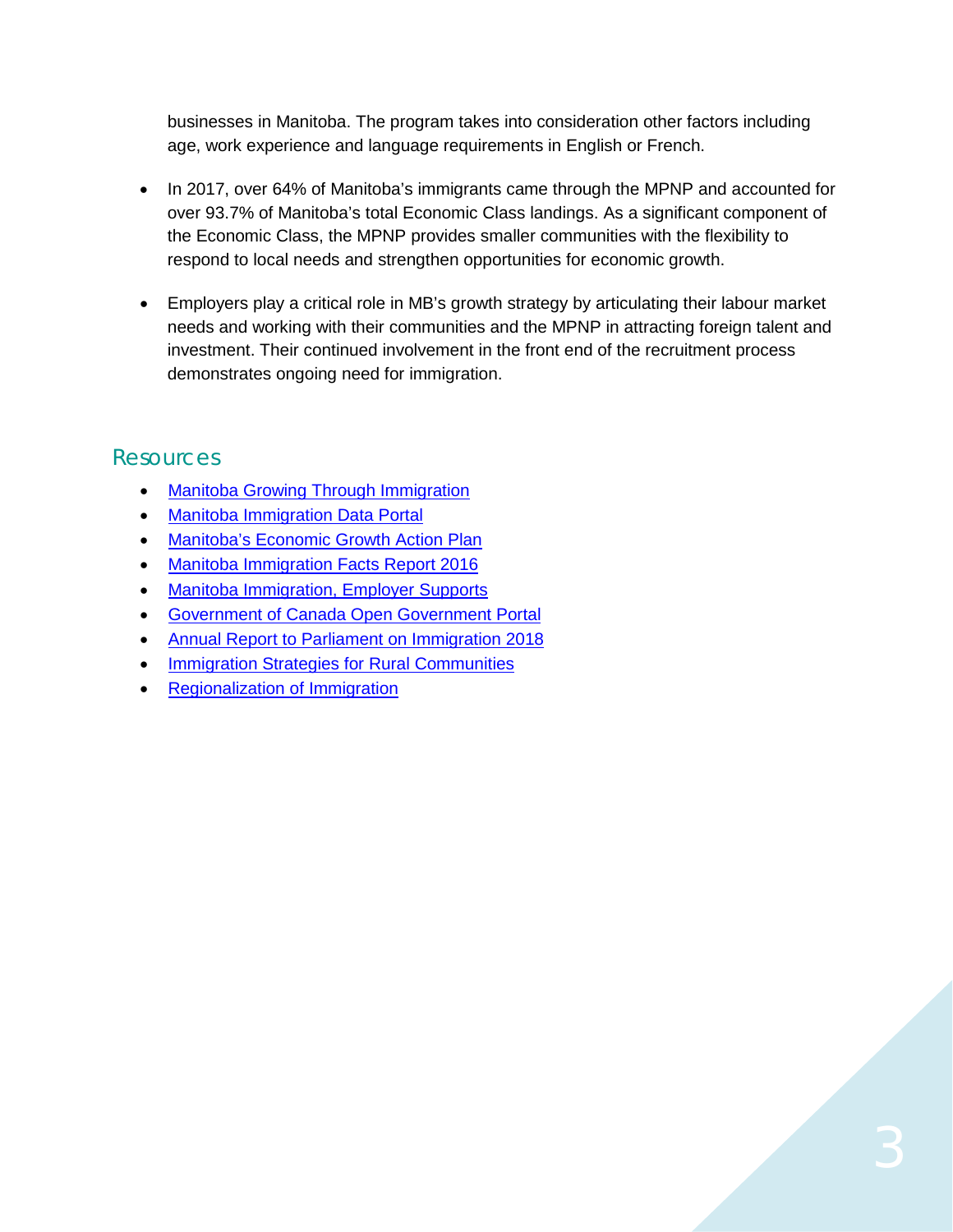# Get Started - Immigration as a Community Growth Strategy

### 1. Explore Community Receptiveness to Immigration

There are a number of questions to consider when thinking about supporting immigration to your community, including asking if the community:

- understands the population realities it faces, including birth and death rates and aging population
- supports expanding the population in the community
- has an existing immigrant population
- has resources/services available to help new families integrate into the community
- has challenges with retention or concerns about out-migration
- has evidence to support the need for immigration vs. local capital
- has a vision for its future

For any community growth strategy to work, there must be a consensus among leaders and decision-makers with significant public support in the community – the community stakeholders. The first step is to identify these individuals.

#### 2. Identify Community Stakeholders

A local stakeholder has an interest in the success of the community. It may be a public sector service agency, a key employer or a local opinion leader.

Once you have identified community stakeholders, informal and formal discussions can begin around immigration as a community growth strategy. These discussions will assist in developing community interest, identifying messengers connected to the greater community and making a shortlist of those to consider for a committee for immigration planning.

When considering community stakeholders it is natural to identify the economic representatives first. However, with any sustainable community development model, identifying and including the social and environmental representatives is equally important.

## 3. Build Community Support

You have now had informal discussions with your local community stakeholders. Depending on the results of these informal talks, you may choose to explore community immigration prospects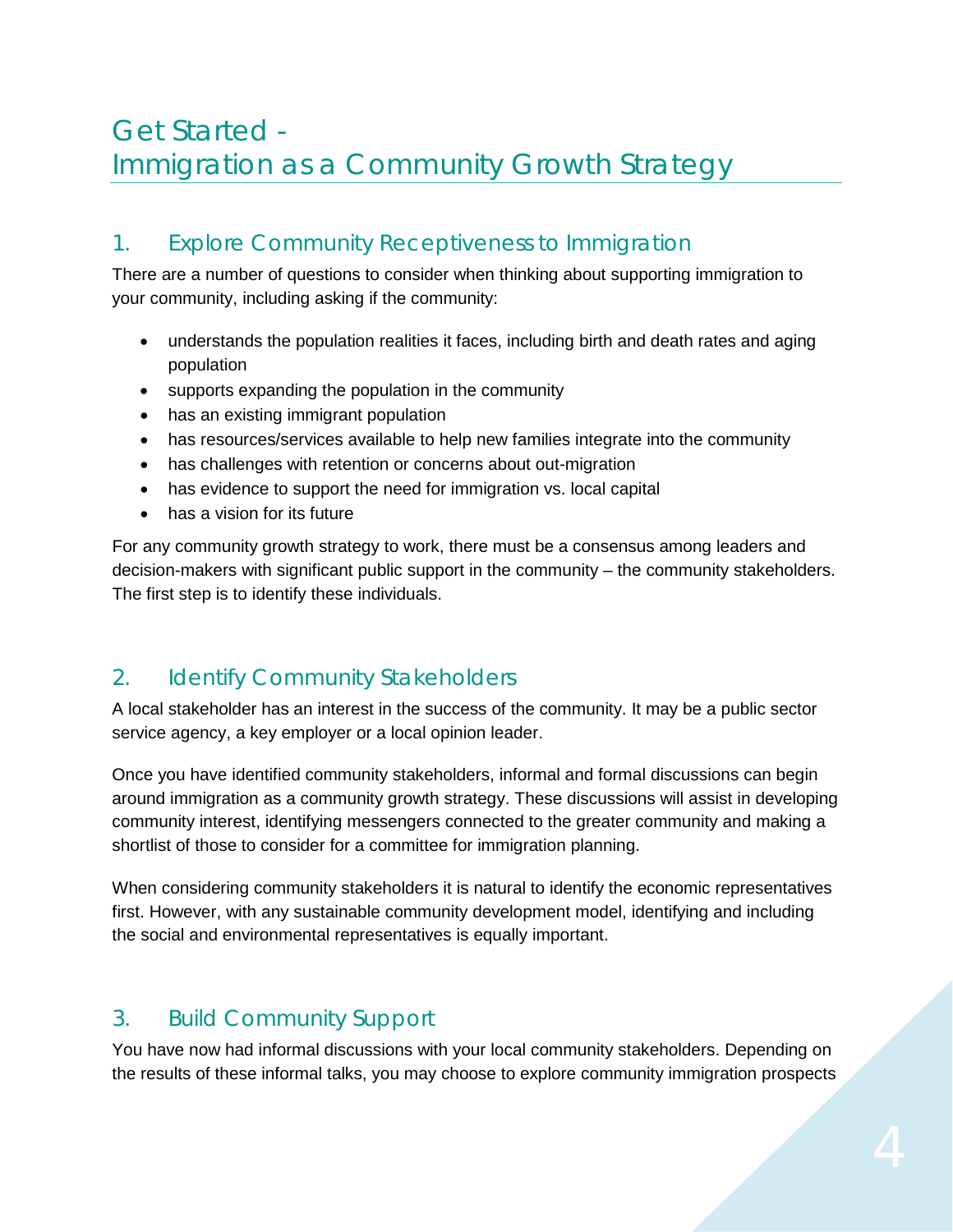in a more formal manner. A team of interested individuals will need to be brought together for this next stage.

## 4. Establish an Immigration Committee

The immigration committee should consist of willing stakeholders you have identified as key players, capable of working together to make decisions about community growth. They do not have to be fully supportive of immigration, but rather be willing to contribute their expertise to inform decision-making by the committee. Elected officials can not be part of the immigration committee.

They may be community champions, those responsible for key community resources, such as health, education and business; those with committee and board experience and those with expertise and interest in community development. Not all key players may be available to join at the start. As gaps in representation are identified, and momentum grows, others may be required.

## 5. Learn From Other Communities

Manitoba has a number of communities that have adopted an immigration strategy as part of their economic growth plans. Their strategies and experiences are as diverse as the communities themselves. A few of the community stories have been captured in case studies are available in the resource section below*.* The community case studies are examples of different approaches. A few community immigration programs have developed informal ways of assisting and sharing ideas. Lessons learned from these case studies may provide ideas for your community planning process.

## RESOURCES

- [Hire Immigrants](http://www.hireimmigrants.ca/about/)
- [Volunteer Manitoba](https://www.volunteermanitoba.ca/)
- [Voluntary Sector Initiative \(VSI\)](http://www.vsi-isbc.ca/eng/)
- [Manitoba Rural Immigration Community Case Studies -](https://www.brandonu.ca/rdi/files/2015/08/Manitoba_Rural_Immigration_Parkland_CaseStudies.pdf) Parkland Region
- [Manitoba Rural Immigration Community Case Studies -](https://www.brandonu.ca/rdi/files/2015/08/Manitoba_Rural_-Immigration_PortagelaPrairie_CaseStudy.pdf) Portage la Prairie Region
- [Manitoba Rural Immigration Community Case Studies -](file://ME/lab/574labWGP/IAMCIT/13%20-%20Executive%20Admin/4%20-%20OTHER%20REQUESTS/IRCC%20Rural%20Immigration%20Pilot/Manitoba%20Rural%20Immigration%20Community%20Case%20Studies) Steinbach Region
- Manitoba Rural Immigration Community Case Studies Winkler Region
- [Manitoba Education and Training](https://www.edu.gov.mb.ca/index.html)
- [Apprenticeship Branch](https://www.gov.mb.ca/wd/apprenticeship/)
- [Manitoba Agriculture](https://www.gov.mb.ca/agriculture/)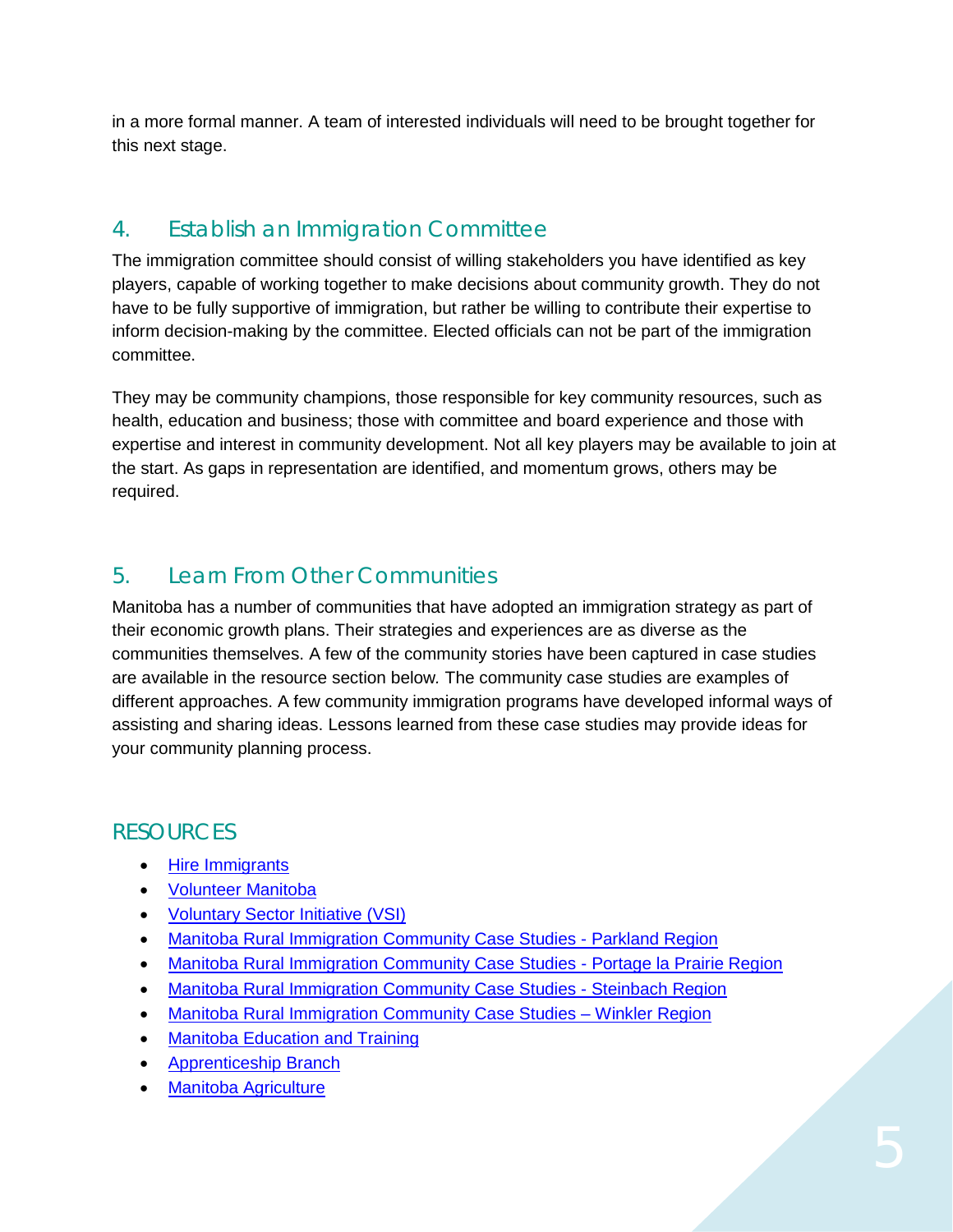# Community Need and Capacity Assessment

#### What is community need and capacity assessment?

Conducting an internal and external environmental scan means taking a look at your community's resources, strengths and assets in light of trends and influences affecting you. The internal environmental scan takes an inventory of your community resources. For example, these can include the people, health, education, businesses and job opportunities, housing, art and culture, leisure and entertainment and geography. From this snapshot, you can later extract your community's key strengths and develop strategies that support your priorities.

An external environmental scan looks at what is happening outside of your community on a regional, provincial, national and global level that may affect immigration and your community. This would include government policies as well as population, economy and lifestyle trends.

#### 1. Internal Environmental Scan – Assess Community Capacity

The starting point for an environmental scan is developing an inventory of community resources. Assessing community capacity is fundamental for ensuring sustainability of your growth strategy.

This inventory should be exhaustive and include detailed information on each sector of the community. For example, when reviewing the business environment be sure to capture information on:

- The size and type of sectors represented
- How many people they currently employ
- Business expansion initiatives
- Employee shortages
- Skills required
- Business growth opportunities
- Gaps in the communities' business sector

This inventory will provide a wealth of information that can be used for many purposes including developing the community marketing plan, recruitment plans, identifying gaps in community services and leveraging unique community strengths. It will also provide you with an understanding of the resources that will be impacted by immigration, allowing you time to prepare both resource providers and the community at large.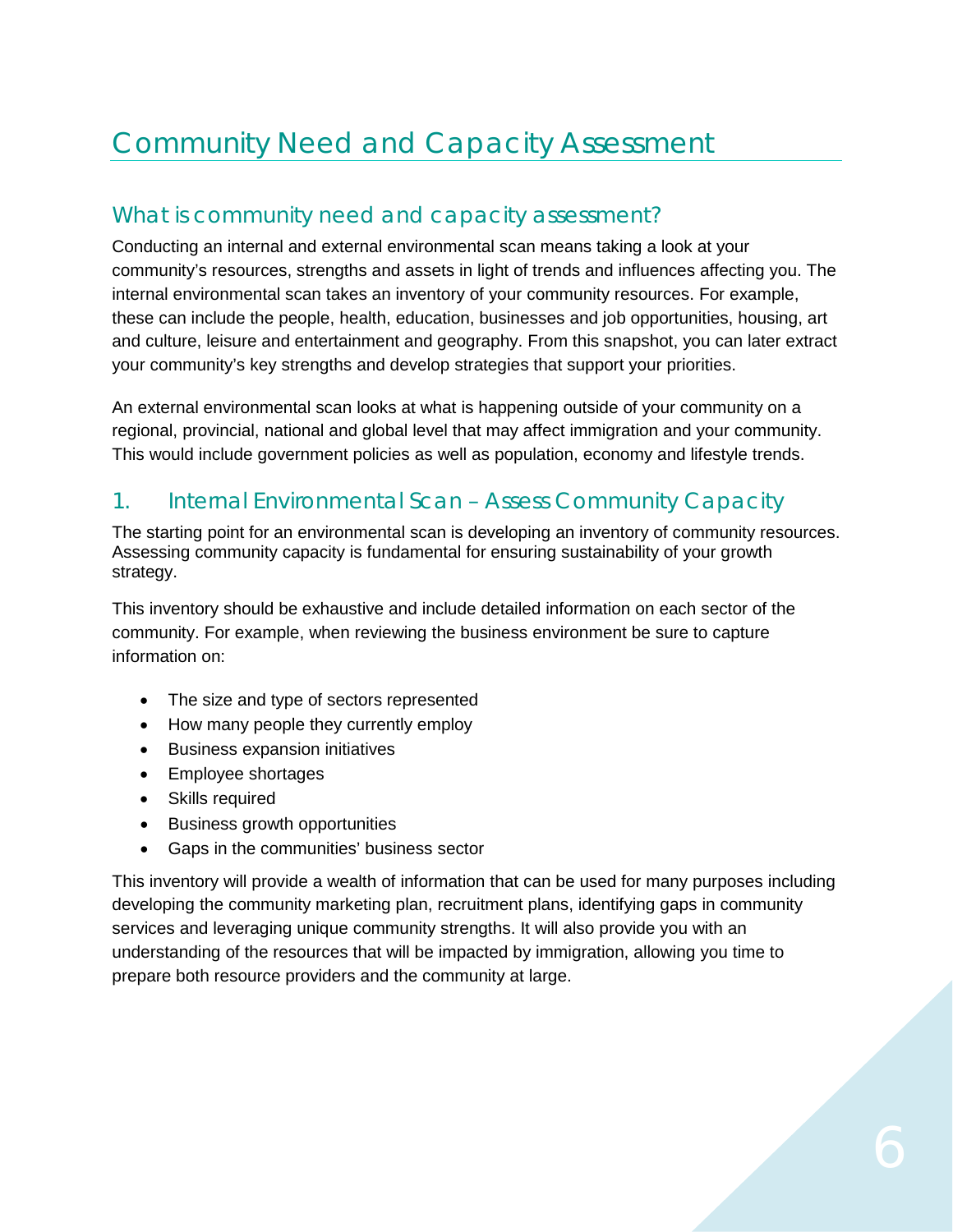## 2. External Environmental Scan – Population, Policy and Economy

Your community's population is impacted by what is happening regionally, provincially, nationally, and globally. To truly understand community population you will have to build a population "picture" for your community. This picture consists of:

- Global population trends
- National population trends and immigration policy
- Provincial populations trends and immigration policy
- Local and regional population trends, economic needs

#### 3. Conduct a SWOT Analysis

SWOT Analysis is a framework for analyzing your community's Strengths and Weaknesses, and the Opportunities and Threats. Once you identify your strengths and weaknesses, you can minimize threats, and take advantage of opportunities available to you.

| <b>Strengths</b><br>What does your community do well?<br>$\bullet$<br>What unique resources do you have?<br>$\bullet$<br>What networks exist for newcomers?<br>$\bullet$<br>What do others see as your<br>$\bullet$<br>strengths? | <b>Weaknesses</b><br>What could you improve?<br>$\bullet$<br>Where do you have fewer resources<br>$\bullet$<br>than other communities?<br>What do others see as your<br>weakness? |
|-----------------------------------------------------------------------------------------------------------------------------------------------------------------------------------------------------------------------------------|-----------------------------------------------------------------------------------------------------------------------------------------------------------------------------------|
| <b>Opportunities</b><br>What good opportunities are available<br>$\bullet$<br>to you?<br>What trends can you take advantage<br>$\bullet$<br>of?<br>How can you turn your strengths into<br>$\bullet$<br>opportunities?            | <b>Threats</b><br>What trends could affect you<br>negatively?<br>What are competing communities<br>doing better?<br>How would a weakness be potential<br>$\bullet$<br>threat?     |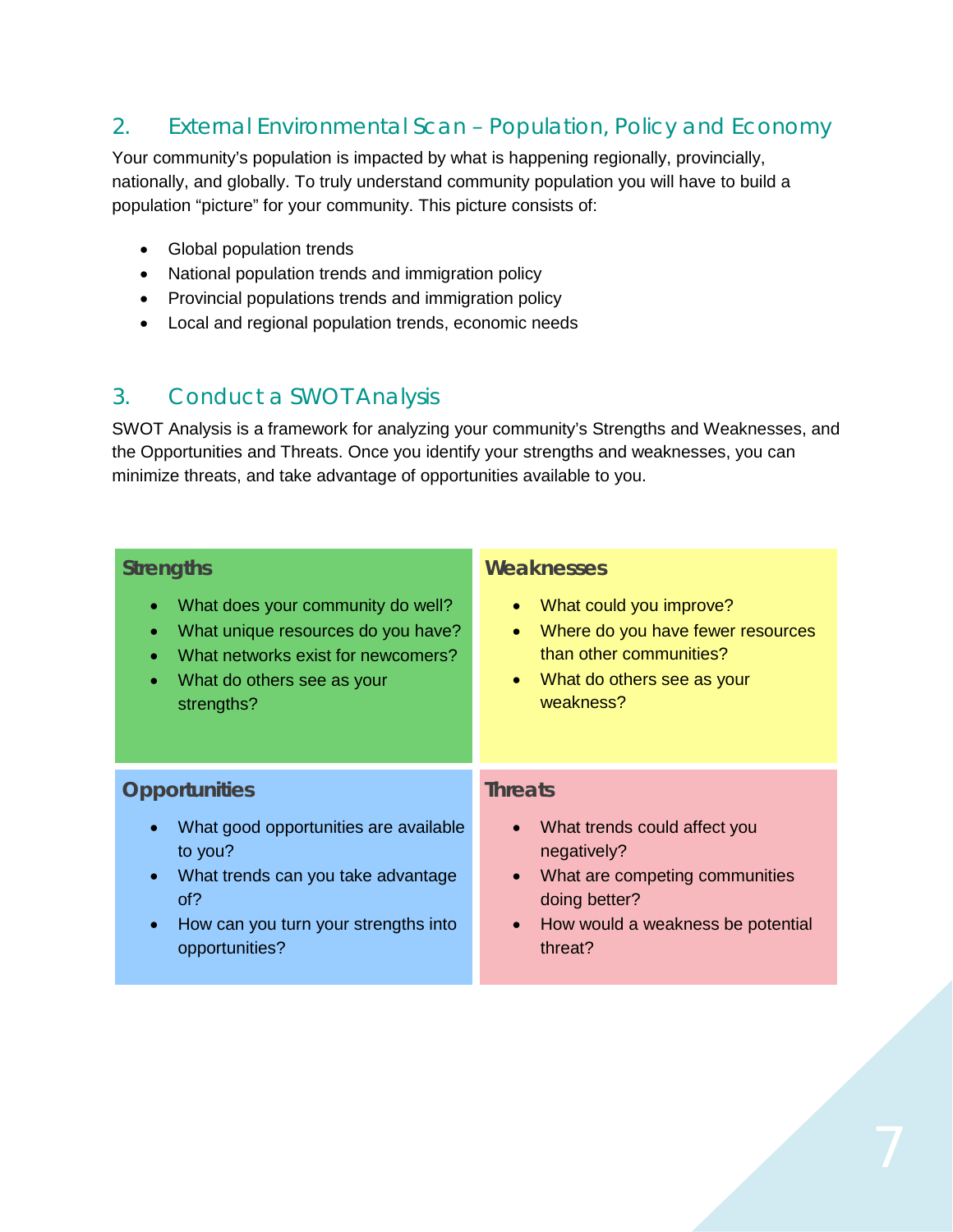## 4. Assess the Social Infrastructure

You have now completed your inventory of resources and determined your community's strengths and weaknesses. Take some time and try and view your community from the perspective of an immigrant, someone who is looking to make your community their new home.

Ask yourself:

- Does the community have the resources I need to ensure that my family's settlement experience is simple and positive and that all of our basic needs are met?
- What services do they have and will they be easy for us to access? Who in the community will assist us or answer our questions?
- How can we strengthen English language proficiency in this community?

Your environmental scan will go a long way in providing you with information to answer some of these questions. Health, education and housing are the immediate requirements that come to mind, however within the realm of education it is important to consider language-training opportunities for all ages.

#### **Resources**

• [Manitoba Association of Newcomer Serving Organizations](https://mansomanitoba.ca/)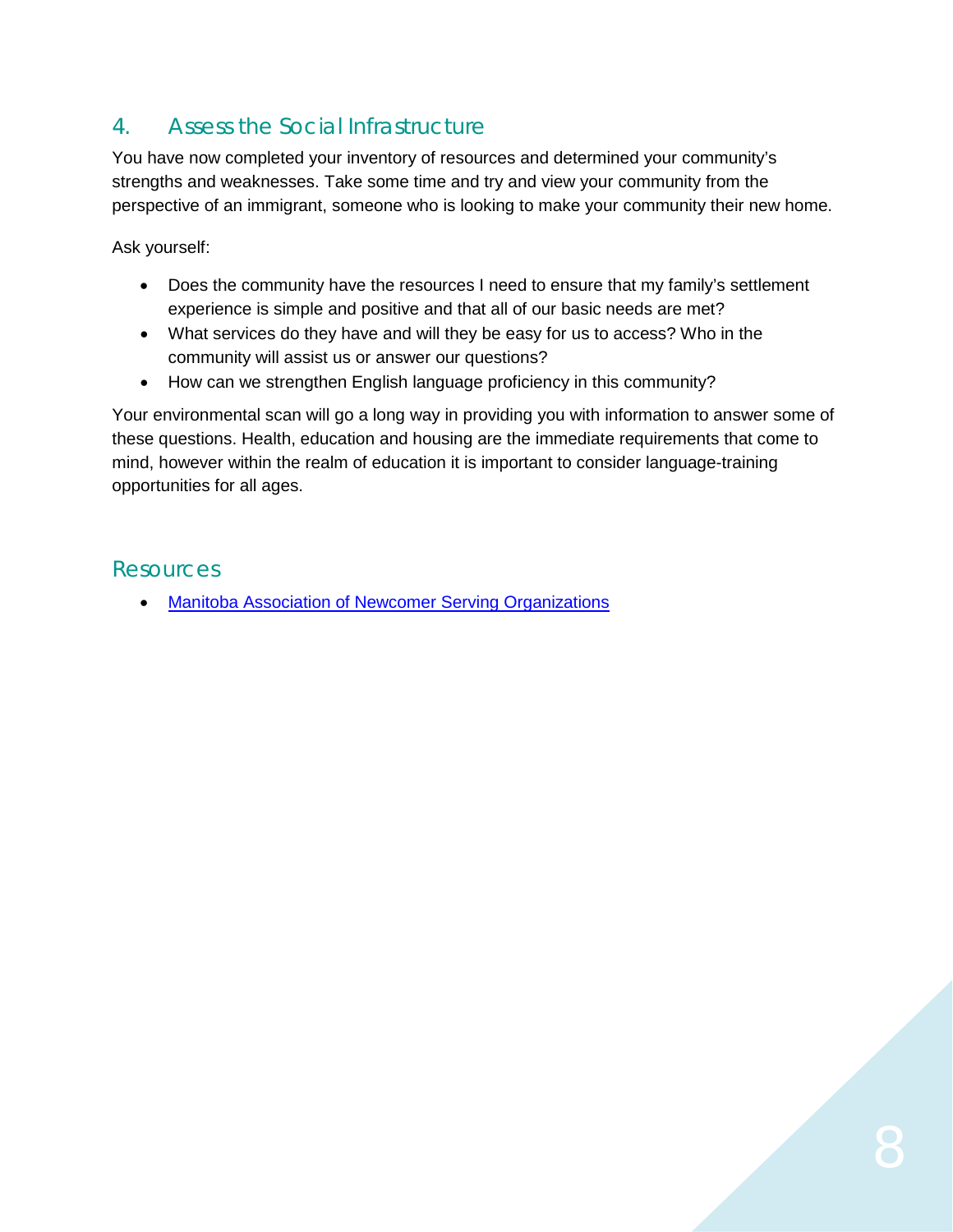# Develop an Immigration Plan

#### 1. Identify a Community Contact Person for Immigration

Your research and collection of information for your environmental scans is complete:

- You have an external scan taking into account economic, political and social conditions provincially and nationally that will have an impact on your community.
- Your internal scan provides an inventory of the resources your community has along with an identification of gaps.
- Your Immigration Committee is structured.
- Feedback from the community on immigration as a growth strategy is positive.

You are ready to define goals and objectives specific to immigration. It is natural for your committee and others to want immediate results from immigration activities. However, immigration is a long-term process requiring a multi-year plan for positive sustainable results for all your partners.

Taking into consideration what you have learned from the internal and external environmental scans here are some questions to consider:

- What is your community's target number of immigrant arrivals?
- How much time will it take before immigrants begin to arrive taking into consideration the time required for the immigration application process?
- Does the community have a marketing plan?
- Is there a community immigration contact person?
- What do we need to do to ensure successful settlement and retention?
- Can we describe the profile of the immigrant that would settle most quickly and successfully here?
- How do we recruit? Who is able to recruit?
- What countries and skills/talents should we target?

#### 2. Identify a Community Contact Person for Immigration

Before immigrants start to arrive, the community needs to identify the key contact person for immigrants, the community and the media. This could mean a person at the town/city hall or economic development office, chamber of commerce, or any number of other options, depending on what is right for your community.

The key contact person provides the community, media, government and immigrants with a centralized point from which requests for information can be coordinated and directed to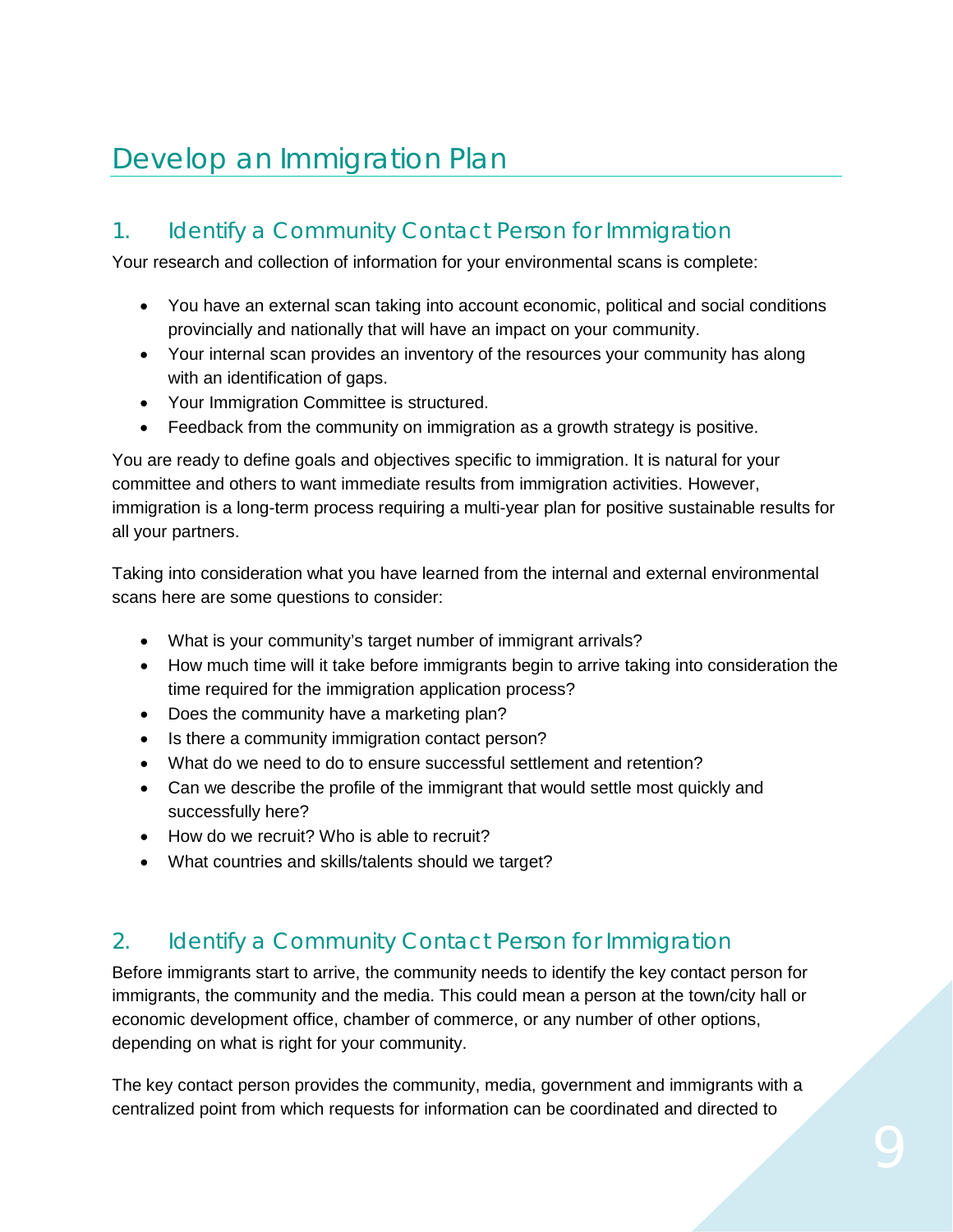appropriate community resources. The key contact will need to be knowledgeable, informed and well acquainted with community services and resources immigrants will need in the settlement process. As well, the key contact plays an important role in keeping the community informed about activities, assessing needs, coordinating and planning for services.

There are other resources in the community that are key to the settlement process and you would have identified them in your community environmental scan. For example, 'Welcome Wagon', schools, language training programs and medical clinics. Volunteers are also instrumental in supporting and welcoming immigrants to the community.

## 3. Design a Community Marketing Plan

#### Why a Marketing Plan is Important

A community marketing plan is an important tool that will provide direction for advertising and promotion that your community undertakes. It will assist in identifying recruitment opportunities and ensure a consistent community message.

Your community has something different and special to offer. It is important to be able to articulate the characteristics that set you apart from others. Once articulated you will have a better understanding of the type of families, and perhaps cultures, that may find your community attractive. Identifying these values and characteristics will help you with your recruitment plan and aid in settlement and retention.

#### Source Information Required to Design a Marketing Plan

A lot of the information you need to create a marketing plan will be available in your environmental scans. Key information from the environmental scans is information from local businesses (skills needed, employment opportunities), entrepreneurial opportunities (what businesses are for sale, what businesses are needed) and farms for sale.

#### Assess Advertising and Promotional Tools

As a community you will have a number of advertising and promotional tools that you use for other initiatives. These tools can be expanded to include content about your community's significant immigration advantages. Some tools have proven to be highly effective for increasing awareness about immigration destinations including:

- Community website
- Community orientation guide for immigrants
- Immigrant settlement services brochures
- Advertisements for placement in local and international magazines and newspapers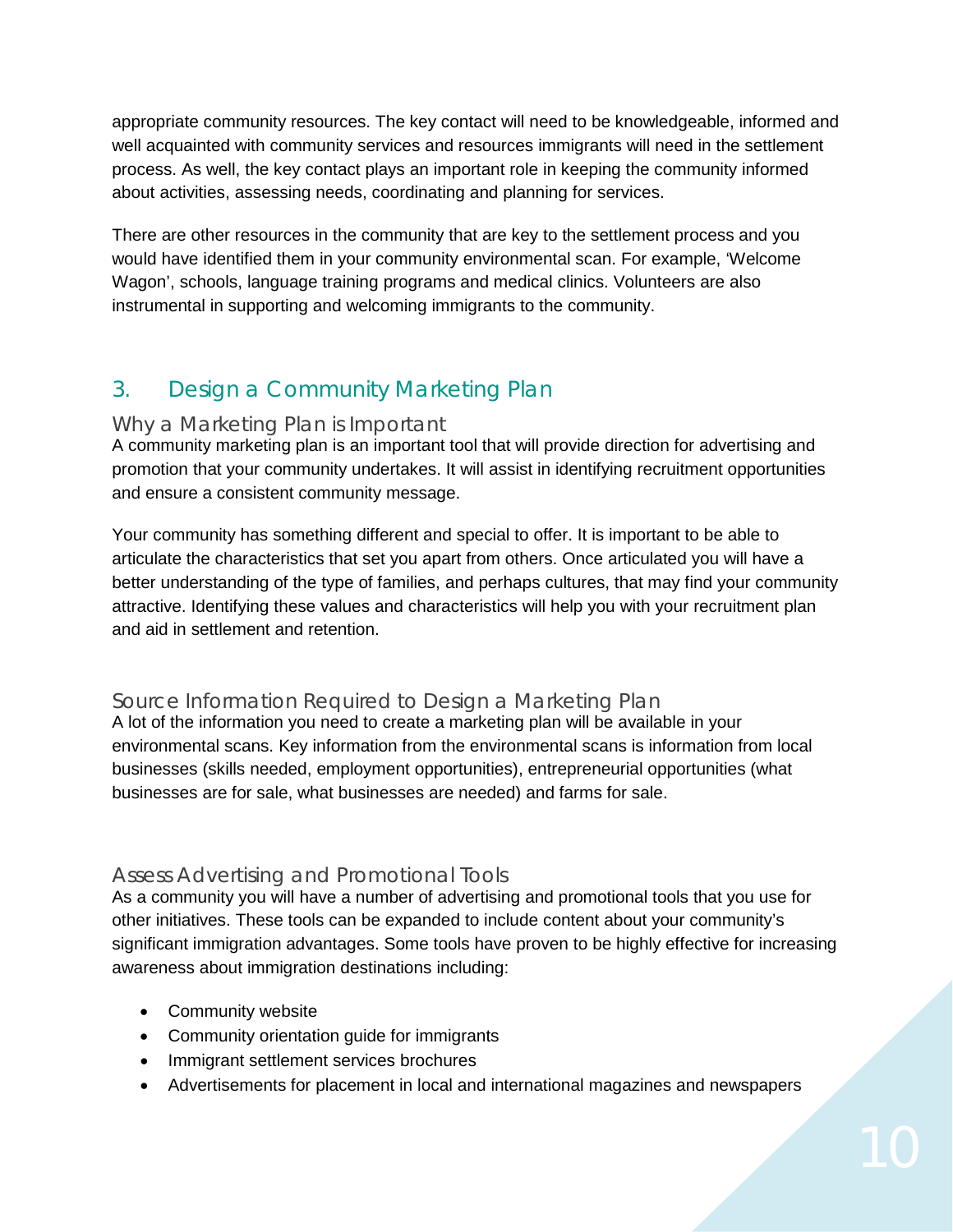## 4. Design a Recruitment Strategy

A community has several different options for recruiting such as recruiting immigrants directly from overseas, temporary foreign workers, international students, recruiting newcomers/immigrants from larger centers and attracting migrants from other parts of Manitoba and Canada. The MPNP's Business Entrepreneur and Farm Investor Pathways are also an opportunity for rural communities to recruit experienced entrepreneurs and farmers from overseas. Your recruitment plan may include all or one of these potential opportunities.

Communities involved in the recruitment process can plan, prepare and be in direct contact with the immigrant. You will know who is arriving and their anticipated date of arrival. Establishing a relationship with prospective immigrants will help in the exchange of information about arrivals.

In some cases, individual immigrant applicants have chosen to work with an immigration consultant or representative. This is an applicant's own decision. If applicants wish to use the services of an immigration representative or recruiter, note that Manitoba will only recognize or release information to paid immigration representatives who:

- are members in good standing of the Canadian Society of Immigration Consultants or a law society within Canada; and
- have signed and complied to the Manitoba Code of Conduct for immigration [representatives](https://www.immigratemanitoba.com/wp-content/uploads/2016/06/MPNP_Code_of_Conduct_Mar_2017.pdf) and are named by the applicant and/or employer in a signed Information [Release form.](https://www.immigratemanitoba.com/wp-content/uploads/2018/05/BIS-MBREL-052018.pdf)

#### 5. Plan for Successful Settlement and Retention

Your objective is to build a "Welcoming Community" that will ensure the successful settlement and retention of the immigrants you attract. A Welcoming Community is identified as one that:

- Respects diversity
- Has accessible public services
- Has a range of education opportunities
- Promotes health and wellness for all
- Is safe
- Invites people new to the community to share leisure time activities
- Respects faith and spirituality
- Prepares for the short and long term challenges of newcomer integration towards full participation in community life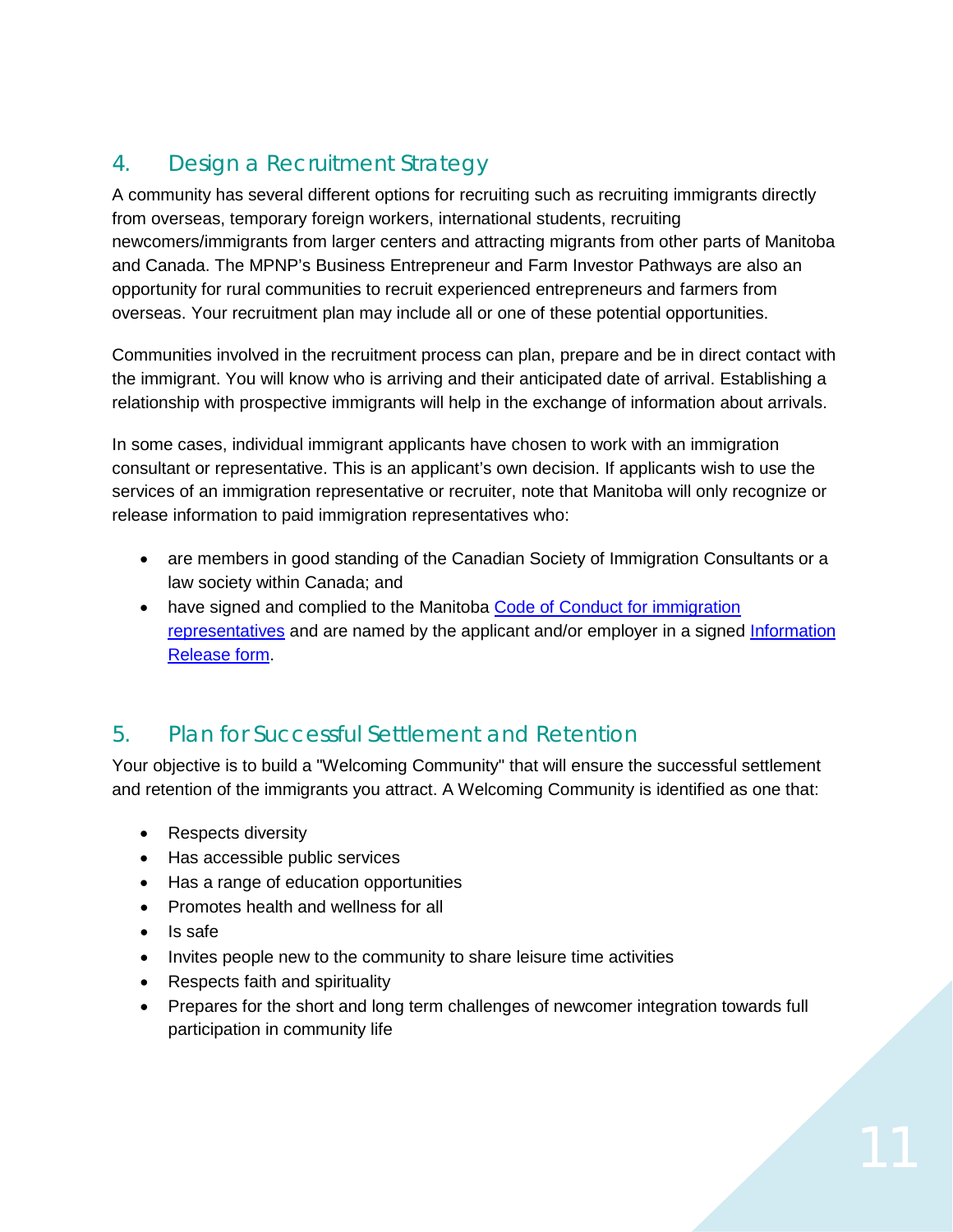It is important to ask a lot of questions about the points above such as: How would you assess your community on these points? How might your community need to change or adapt to be more welcoming?

When immigrants first arrive in your community the most pressing and important questions they will have are related to housing, employment, school, health, EAL, and social services. Responding to these immediate needs is the first step in delivering settlement services.

Other important considerations are:

- **Community Outreach (prepare the community)** How will the immigration plan be promoted in the community to ensure strong, ongoing support and participation?
- **A Volunteer Network** Can you identify volunteers who can be a part of the "support system" for the new immigrants when they move to the area?

#### • **An Employer Support System**

Have you developed information for potential employers on cultural diversity, EAL classes in the workplace, Employment Standards, and other settlement issues that can influence retention of workers?

#### 6. Finalize the Immigration Plan

Your community's groundwork is now completed and your plan is almost ready for implementation. The plan has been shared with all community stakeholders and Manitoba Immigration and Economic Opportunities.

#### Resources

- [Immigration](https://www.immigratemanitoba.com/information-for-employers/) Supports Manitoba Businesses
- [Manitoba Association of Newcomer Serving Organizations](https://mansomanitoba.ca/contact/)
- [Triec Learning](https://trieclearning.ca/)
- [Canadian Society of Immigration Consultants](https://iccrc-crcic.ca/)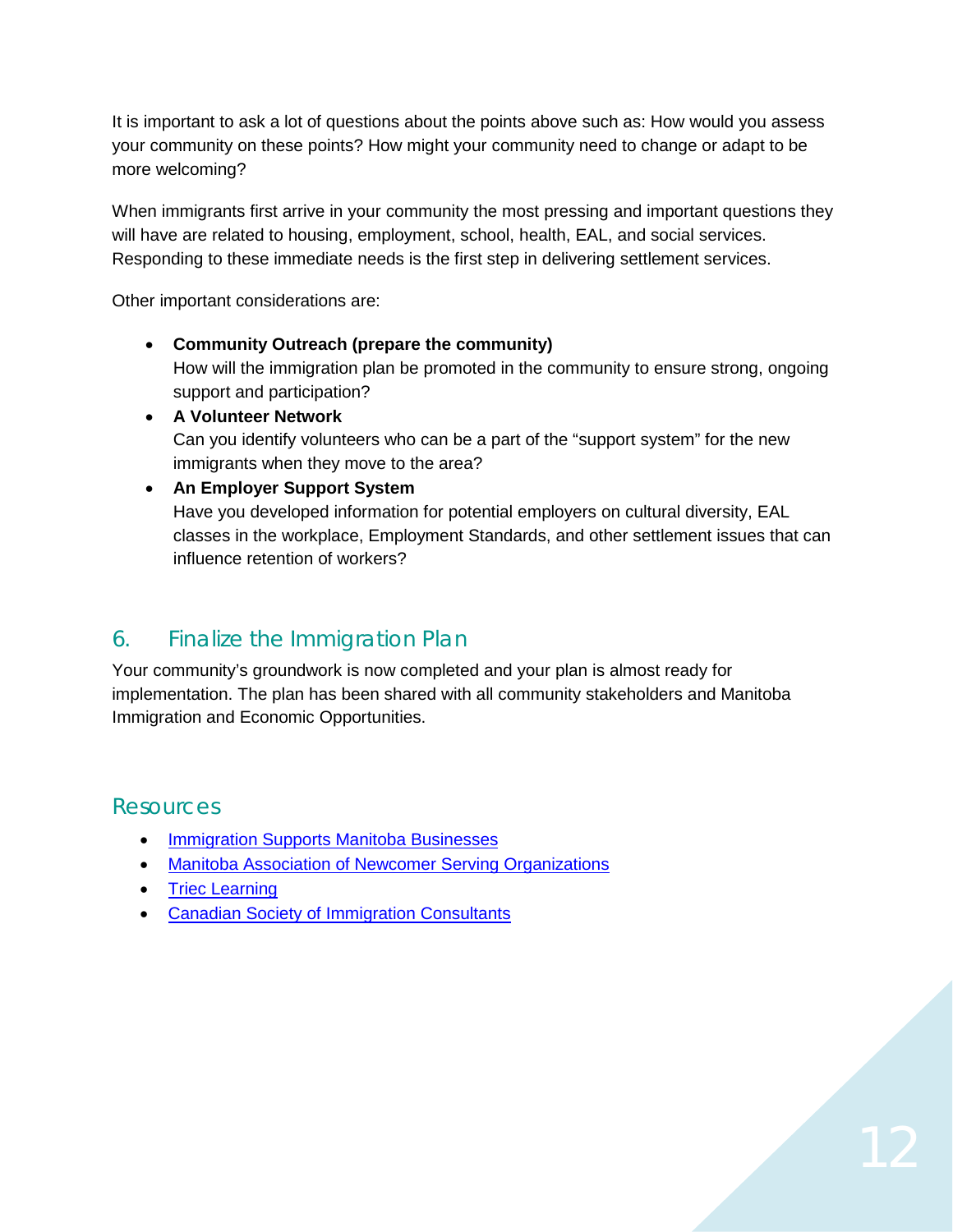# IMPLEMENT THE PLAN

## Share and Promote the Plan in the Community

The plan is being implemented and recruitment to your community has begun. It is important at this point to manage community expectations. It is not unusual for people to think that immigrants will begin arriving weeks after your plan has been implemented. However, the reality is that immigration is a long-term process.

Once you have begun implementing your plan, it is likely that it will take a year before immigrants begin to arrive. However, this time is necessary for the community to continue to prepare.

An example of preparation might include enhancing multiculturalism and diversity training in schools, churches, service clubs and businesses, supported by the local media. This will give the community an opportunity to think about cultural diversity.

## Coordinate Promotional Activities

Several different promotional activities may be underway including advertising, recruitment shows and community tours. Monitoring, measuring and building tracking mechanisms into these activities will help identify what is working, what needs enhancement and what needs to be changed.

#### Prepare to Deliver Settlement Services

Connection and communication with immigrant families prior to arrival is important. It helps the community to develop a greater connection and it also sends the message to the newcomer family that their arrival is anticipated and welcomed. Knowing exactly when the families are scheduled to arrive will allow you to extend a personal welcome and make transportation arrangements for them. As well, community service providers will have time to prepare and put the finishing touches on programs or changes they may be preparing to implement.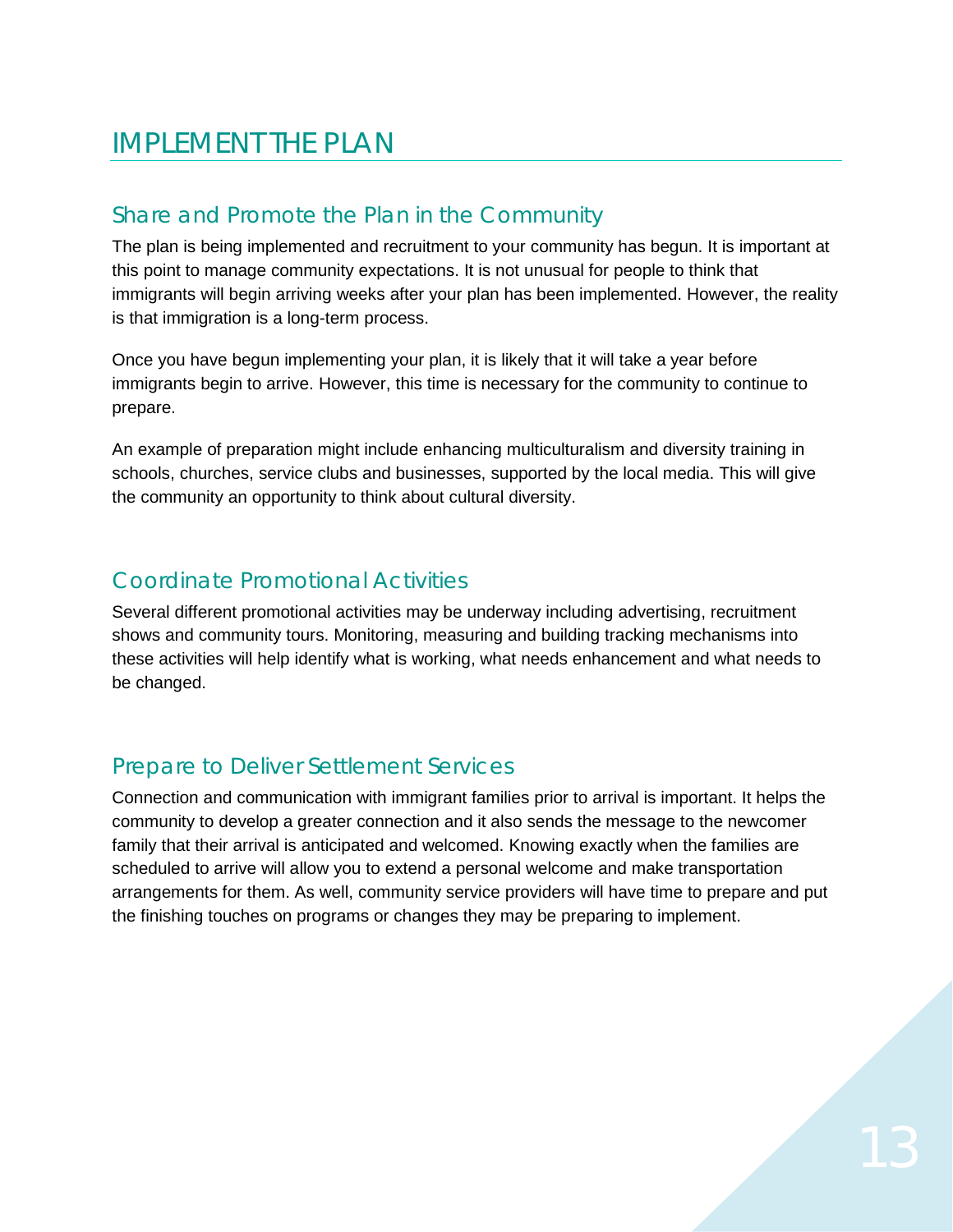# Assess Your Plan - Build On What You Have Learned

#### Moving Forward - The Evolving Community Immigration Strategy

Flexibility is an important aspect of your immigration plan. Expect to make modifications to your plan in order to continue to attract immigrants to your community and retain those that have arrived. Retention occurs when the immigrant is no longer an immigrant but a member of your community. Focusing on this transition helps families get the supports they need. These will change as time goes on.

Keeping in touch with various segments of the community including the immigrants and asking for their feedback will allow you to gauge if change is needed.

- Make sure that immigrants have access to the same services as the rest of community and check to determine if language is an access barrier
- Encourage the participation of local church groups and community groups to help with the transition
- Ask a local ministry for spiritual support, if appropriate and where needed

Goals, objectives and measurements are all included in your plan. It is important to take the time to assess what has been achieved, incorporate changes for the next cycle, and celebrate your successes as a community.

## Manage the Cycle of Community Growth

Your plan has been assessed and perhaps some changes have been made. As your community moves forward and builds on its immigration strategy, challenges will continue to arise but well planned gradual growth will allow you time to make the necessary adjustments, develop additional community resources and identify future needs.

The cycle of immigration recruitment is never complete and builds momentum over time. Word of mouth among new immigrants with happy and successful experiences often form the basis of new waves of immigration of friends and family in the future.

Along with growing pains, a number of community-specific lessons are usually learned, to influence the next year's plan. Throughout the process feedback is received from the community, service providers, immigrants and other stakeholders. Some challenges can be addressed immediately and others may require more effort and resources.